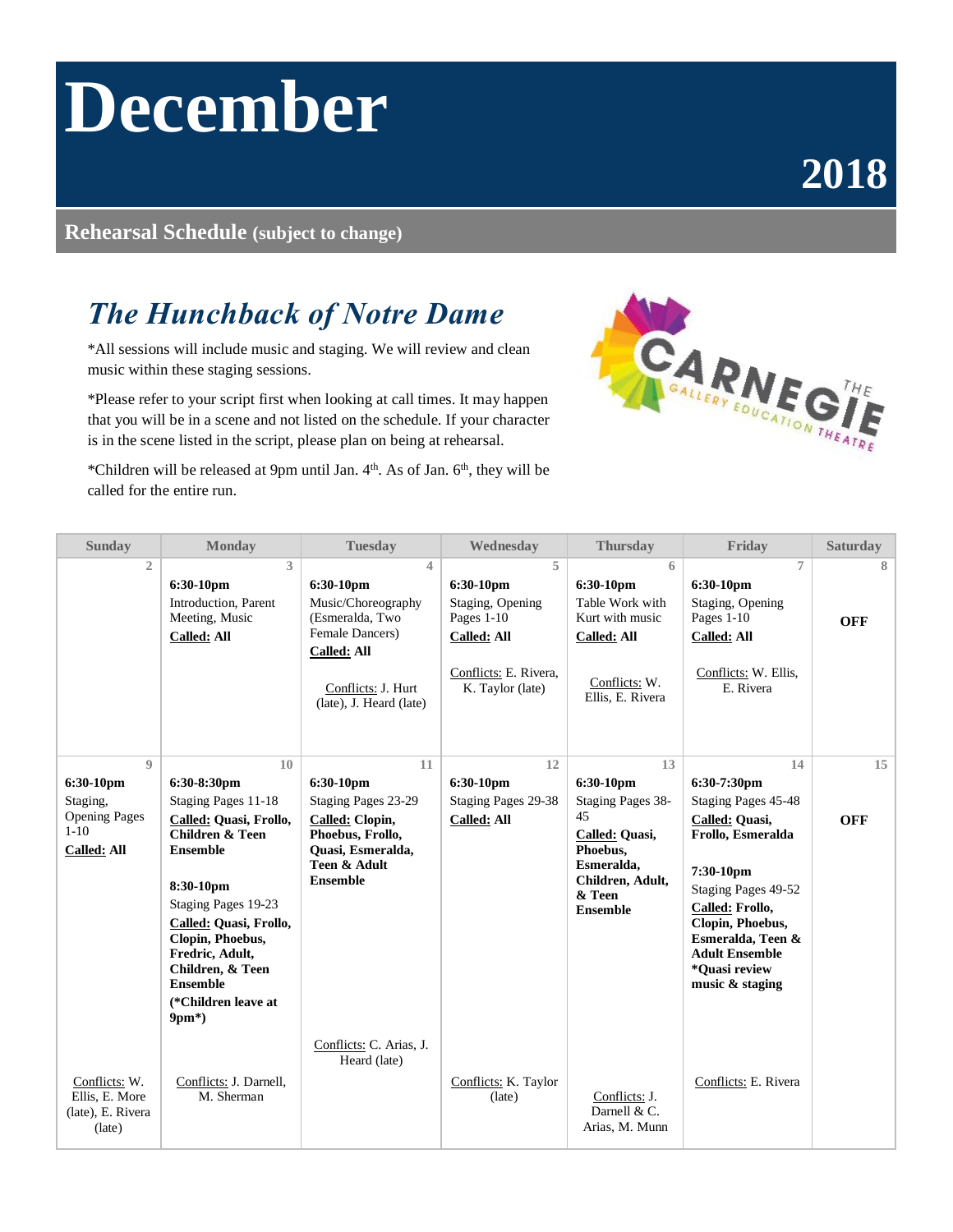# **December**

## **2018**

#### **Rehearsal Schedule (subject to change)**

### *The Hunchback of Notre Dame*

\*All sessions will include music and staging. We will review and clean music within these staging sessions.

\*Please refer to your script first when looking at call times. It may happen that you will be in a scene and not listed on the schedule. If your character is in the scene listed in the script, please plan on being at rehearsal.



\*Children will be released at 9pm until Jan. 4th. As of Jan. 6th, they will be called for the entire run.

| <b>Sunday</b>                                                                                                                                                                                                                                                     | <b>Monday</b>                                                               | <b>Tuesday</b>                                                                                                                                                                                                                                            | Wednesday                                                                                                                                                  | <b>Thursday</b>                                                                         | Friday                                                                                    | <b>Saturday</b>  |
|-------------------------------------------------------------------------------------------------------------------------------------------------------------------------------------------------------------------------------------------------------------------|-----------------------------------------------------------------------------|-----------------------------------------------------------------------------------------------------------------------------------------------------------------------------------------------------------------------------------------------------------|------------------------------------------------------------------------------------------------------------------------------------------------------------|-----------------------------------------------------------------------------------------|-------------------------------------------------------------------------------------------|------------------|
| 16<br>6:30-7:30pm<br>Staging Pages 52-54<br>Called: Quasi,<br><b>Children's Ensemble</b><br>7:30-8:30pm<br>Staging Pages 55-56<br><b>Called: Frollo, Adult</b><br>& Teen Ensemble<br>8:30-10pm<br>Staging Pages 57-64<br>Called: Quasi, Frollo,<br>King, Phoebus, | 17<br>6:30-10pm<br>Finish Staging &<br>Review Act One<br><b>Called: All</b> | 18<br>6:30-9pm<br>Review & Stage<br>Pages 65-70<br>Called: Quasi,<br>Esmeralda,<br>Children, Adult, &<br><b>Teen Ensemble</b><br>$9-10$ pm<br>Stage Pages 70-74<br><b>Called: Phoebus,</b><br>Quasi, Frollo,<br>Frederic, Adult &<br><b>Teen Ensemble</b> | 19<br>6:30-10pm<br>Review & Stage<br>Pages 75-83<br>Called: Quasi,<br>Phoebus, Clopin,<br>Esmeralda, Frollo,<br><b>Adult &amp; Teen</b><br><b>Ensemble</b> | 20<br>6:30-10pm<br>Review & Stage<br>Pages 84-97<br><b>Called: All</b>                  | 21<br>6:30-8pm<br>Stage Pages 98-<br>103 & Run<br>Through of Show<br><b>Called: All</b>   | 22<br><b>OFF</b> |
| Madam, Fredric,<br>Esmeralda, Teen &<br><b>Adult Ensemble</b><br>Conflicts: E. More &<br>K. Stark (arrive 8pm),<br>J. Darnell                                                                                                                                     | Conflicts: R.<br>Collins (arrive<br>7pm)                                    | Conflicts: M.<br>English, R. Collins,<br>K. Stark (arrive<br>8pm), R. Brooks, F.<br>Blanchet, J. Heard<br>(late)                                                                                                                                          | Conflicts: K. Taylor<br>(arrive 7:45pm), R.<br>Collins (arrive<br>7pm), R. Wilke, E.<br>More                                                               | Conflicts: R.<br>Wilke                                                                  | Conflicts: K.<br>Stark, A.<br>Kroener, R.<br>Wilke                                        |                  |
| 23<br><b>OFF</b>                                                                                                                                                                                                                                                  | 24<br><b>OFF</b>                                                            | 25<br><b>OFF</b>                                                                                                                                                                                                                                          | 26<br><b>OFF</b>                                                                                                                                           | 27<br>6:30-10pm<br>Run Through of<br>Show (Clean Up &<br>Fill In)<br><b>Called: All</b> | 28<br>6:30-10pm<br>Run Through of<br>Show (Clean Up<br>$&$ Fill In)<br><b>Called: All</b> | 29<br><b>OFF</b> |
|                                                                                                                                                                                                                                                                   |                                                                             |                                                                                                                                                                                                                                                           |                                                                                                                                                            | Conflicts: M.<br>Sherman, E. More,<br>Z. Zoller, M.<br>Munn                             | Conflicts: M.<br>Sherman, E.<br>More, Z. Zoller,<br>M. Munn                               |                  |